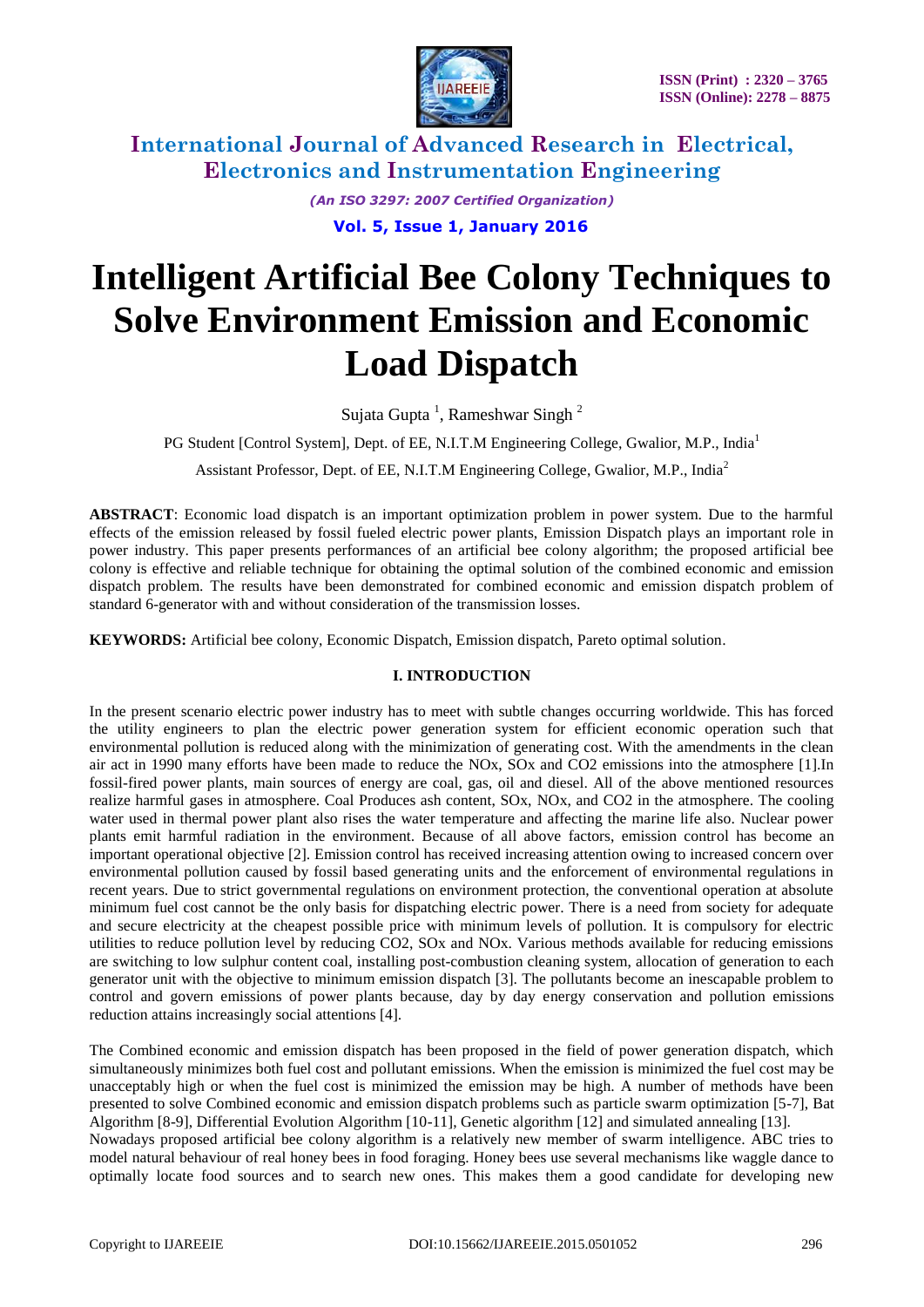

*(An ISO 3297: 2007 Certified Organization)*

# **Vol. 5, Issue 1, January 2016**

intelligent search algorithms. This paper uses artificial bee colony algorithm to solve combined economic and emission dispatch problem with equality and inequality constraints.

# **II. OVERVIEW OF THE ABC ALGORITHM**

Artificial bee colony is one of the most recently defined algorithms by Karaboga in 2005, motivated by the intelligent behaviour of honey bees [14-15]. In the ABC system, artificial bees fly around in the search space, and some (employed and onlooker bees) choose food sources depending on the experience of themselves and their nest mates, and adjust their positions. Some (scouts) fly and choose the food sources randomly without using experience. If the nectar amount of a new source is higher than that of the previous one in their memory, they memorize the new position and forget the previous one .Thus; the ABC system combines local search methods, carried out by employed and onlooker bees, with global search methods, managed by onlookers and scouts, attempting to balance exploration and exploitation process In the ABC algorithm, the colony of artificial bees consists of three groups of bees: employed bees, onlooker bees, and scout bees. It is population-based search procedure and the foraging behavior of real bees in finding food sources is shown in Figure 1. The model consists of 3 essential components: employed bees, unemployed bees, and food sources. Figure 1A clearly shows the essential parts of the model: employed bees, unemployed bees, food sources, and a dancing area. Employed bees y around in a multidimensional search space and choose their food sources depending on their own experience, which is shown in Figure 1B. Once the employed bees complete their search



# Fig 1 food sources finding

Process, they share their food source information with unemployed bees or onlooker bees waiting in the hive by dancing in the dancing area, which is shown in Figure 1C. Onlooker bees probabilistically choose their food sources depending on this information gained from the Employed bees, which is shown in Figure 1D. If there is no improvement in the food source (Fitness), then the scout bees y and choose the food sources randomly without using experience, which is also shown in Figure 1D [16].

# **III.ARTIFICIAL BEE COLONY (ABC) ALGORITHM**

This model was introduced by Dervis Karaboga in 2005; ABC algorithm is based on the intelligent way of the bees Interacting with each other. Honey bees being social insects divide their work among themselves, Employed bees, Onlooker bees and Scout Bees. Their activities are categorized into four main phases: Initialization phase, Employed bee phase, Onlooker bee phase and Scout bee phase. In initialization phase, each employed bee is assigned with different food resources. In employed bee phase, each employed bee calculates the nectar amount of the food resource associated with it and the distance of it from the hive. After collecting the important information of the source the employed bee share the gathered information with the bees waiting in the hive. In onlooker bee phase, onlooker bees (the bees waiting in the hive) read information regarding different food resources and choose the best food resource. In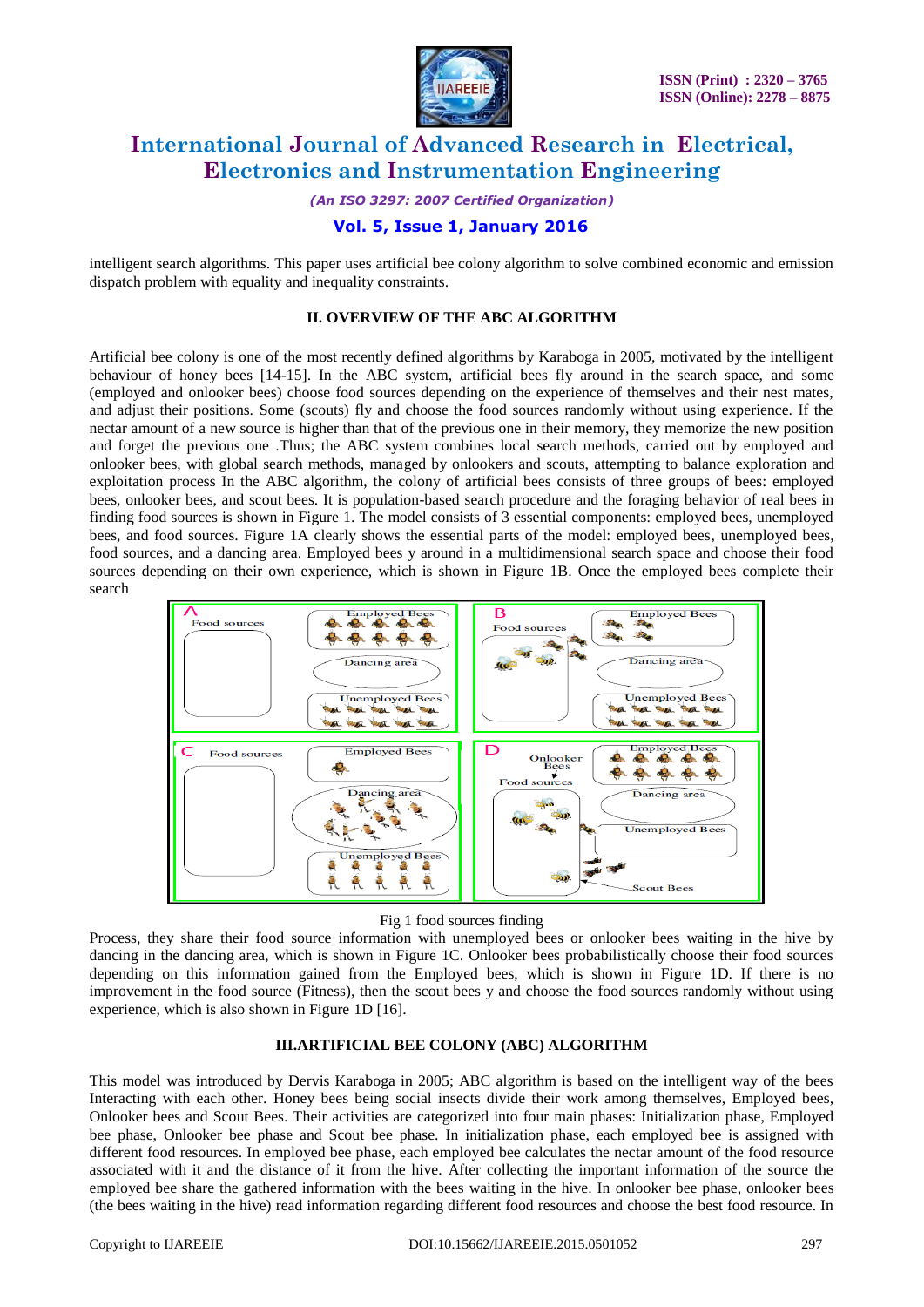

*(An ISO 3297: 2007 Certified Organization)*

# **Vol. 5, Issue 1, January 2016**

scout bee phase, the employed bees whose food resource becomes abandoned turns into scout bee. The main job of scout bees is to search for new food resources.

# **IV. THE STEP BY STEP PROCEDURE FOR PROPOSED ARTIFICIAL BEE COLONY (ABC) ALGORITHM**

**Step I:** Specify generator cost coefficients, emission coefficients, generation power limits for each unit and B-loss coefficients. Initialize the four control parameters of ABC algorithm and maximum cycle for termination process.

*Step II: Initialization of the ABC algorithm parameters.* In this step, the parameters of the ABC algorithm, such as the colony dimension, maximum cycle number (MCN), number of variables, and limit parameter, are initialized.

*Step II: Initialization of the population with a random solution.* In this step, a set of food sources (initial population of S solutions xi  $(i = 1, 2, \ldots, S)$  is generated randomly by the bees and their nectar amounts are determined, where S corresponds to size of the employed bees. Each solution xi is represented by a D-dimensional vector, where D corresponds to the number of parameters to be optimized.

#### *Step IV: Evaluation of the fitness.*

In this step, evaluation of the fitness function of each food source position corresponding to the employed bee in the colony.

**Step V**: Modification of the food source position and local selection by the employed bee. In this step, an employed bee modifies the food source position, finds a new position (solution) using her visual information belonging to that source in her memory, and tests the nectar amount of the new source. In the ABC algorithm, the new food source found by the employed bee is described as follows:

$$
v_{ij} = x_{ij} + \phi_{ij} (x_{ij} - x_{kj})
$$
 ....... (1)

Where, k  $(1, 2, 3, \ldots S)$  and j  $(1, 2, \ldots D)$  are randomly chosen indices and  $\phi$  is a random number in the interval of [-1, 1]. In fact  $\phi$ ij gives a comparison between 2 sources found, the new and the old. After vij is produced and its fitness is evaluated, the comparison is done by the employed bees. According to the comparison, if the fitness value of the new food source is better than that of the old one, the new food source is kept in the memory and the old one is discarded; otherwise, the new one is discarded from the memory and the old one is kept. This selection is called local searching or greedy selection process in the ABC algorithm. In this process, if the new food source is selected instead of the old one, a limit count is set.

*Step VI: Employ the onlookers for the selected sources and evaluate the fitness. After completion of the local search* process in Step 5 by the employed bees, they come back into the hive and share the nectar amount information of the sources with the onlooker bees waiting at the dancing area. In fact, these onlooker bees were called employed bees before going to the food source that they visited. In this step, onlooker bees make a new food source choice according to the information they took from the employed bees and the nectar amount is calculated. This process of choosing a food source depends on the probability value Pi associated with the fitness of that food source and is formulated as follows:

 = = **………………..…………….. (2)**

Where,  $f_i t_i$  is the fitness value of the *i* th solution and *N* is the total number of food sources which is equal to the number of employed bees.

*Step VII: Modification of the food source position by the onlookers.* **In this step, the onlookers modify the food source** position to find a new position (solution) using the visual information belonging to that source in their memory and check the nectar amount of the new source, just as in the case of the employed bee in Step 5. The greedy selection process is done again for the onlookers in this step. That is, if the fitness value of the new food source is better than that of the old one, the new food source is kept in the memory and old one is discarded; otherwise, the new one is discarded from the memory and the old one is kept.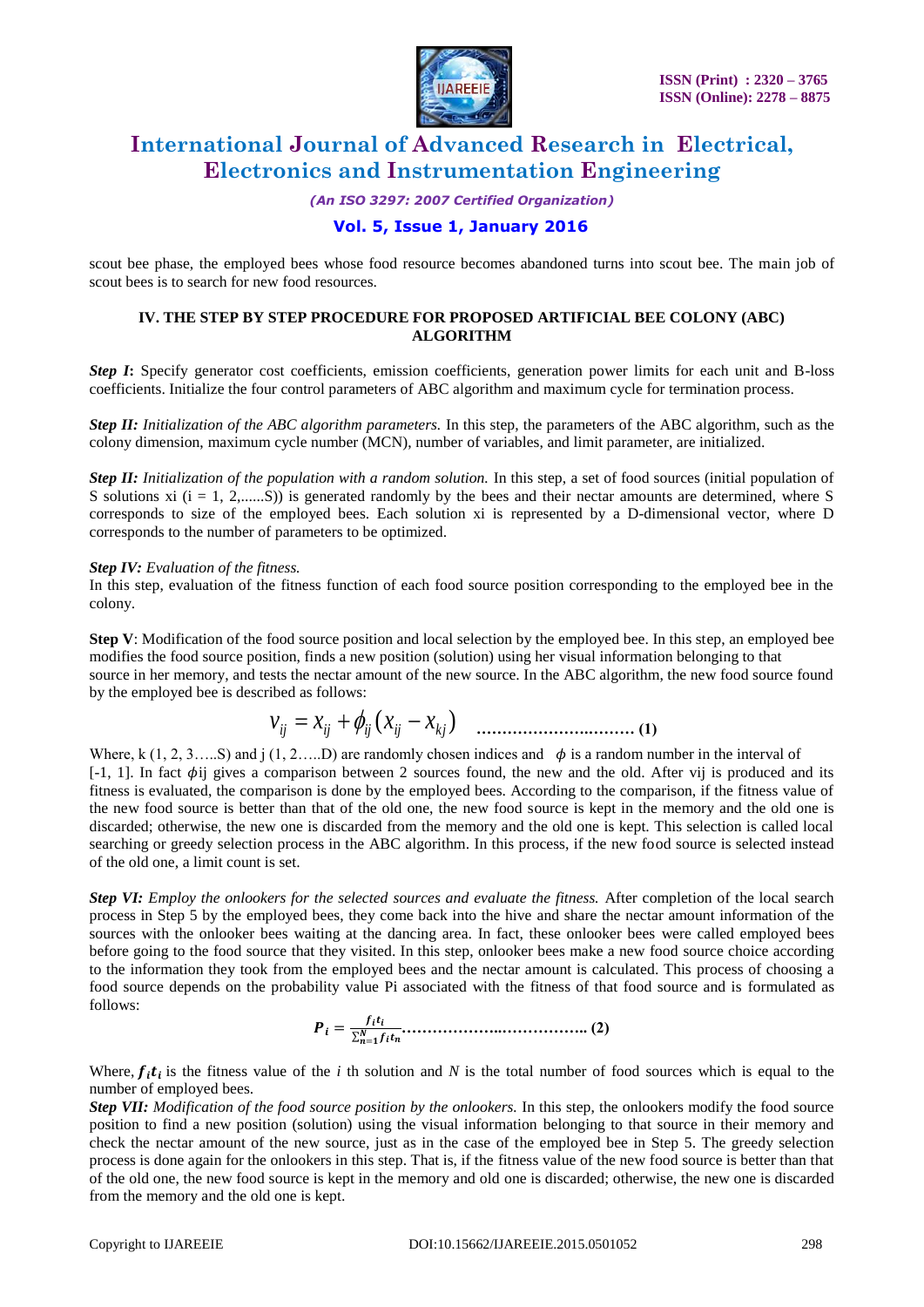

*(An ISO 3297: 2007 Certified Organization)*

# **Vol. 5, Issue 1, January 2016**

#### *Step VIII: Abandon the exploited food sources.*

This step is done according to the `limit' parameter, which is a predetermined number of cycles for releasing the food source. In the ABC algorithm, a solution is abandoned when that solution can not improve further for the determined limit value. In this step, when the nectar amount is abandoned in this way, one of the employer bees is determined randomly as a scout bee to find a new food source. This process is described as follows:

= + , ∗ ( − )**………………..… (3)**

 $j$  (1,2………D)

Where,  $\delta$  is a random value in the interval of [0,1], and  $x_{imax}$  and  $x_{imin}$  are the minimum and maximum limits of the parameter to be optimized and *Keep the position achieved so far and increase the counter of the cycle*. *Step IX: Stopping of the global searching process.* In the ABC algorithm, steps V through IX are repeated until the

criterion is met. Next, this global searching process stops.

#### **V.COMBINED ECONOMIC AND EMISSION DISPATCH PROBLEM FORMULATION**

The Combined economic and emission dispatch problems is formulated as an optimization problem in which fuel cost and emission are minimized simultaneously for the prescribed schedule of load. In electric power system, there are mainly four objectives to be minimized which include the economy and environmental impacts because of NOx, SO2 and CO2 gaseous pollution.

#### *A. Economic Dispatch*

The objective of solving the economic dispatch problem in electric power system is to determine the generation levels for all units which minimize the total fuel cost and minimizing the emission level of the system, while satisfying a set of constraints. It can be formulated as follows:

$$
F(P) = \sum_{i=1}^{n} F_i(P_i) \dots \dots \dots \dots \dots \dots \dots \dots (4)
$$

$$
F_i(P_i) = \sum_{i=1}^{n} a_i + b_i P_i + C_i P_i^2 \quad \text{Rs/hr} \dots \dots \dots \dots \dots (5)
$$

The economic dispatch problem can be modeled by Where,  $F_i(P_i)$  -Total fuel cost  $(Rs / hr)$  $Pi$  - generating unit  $i^{th}$   $a_i$ ,  $b_i$ ,  $c_i$  Fuel cost coefficients of  $i^{th}$  unit n- Number of generating units

# *B. Emission Equation*

The fuel cost objective function is replaced by an emissions objective function. The constraints are the same but the optimal solution will produce the lowest total emissions as opposed to the lowest total cost. The total (kg/hr) emission can be expressed as

$$
E(P) = \sum_{i=1}^{n} E_i(P_i) .......(6)
$$
  

$$
E_i(P_i) = \sum_{i=1}^{n} d_i + e_i P_i + f_i P_i^2 \text{ Rs/hr} ... (7)
$$

Where,  $E_i(P_i)$  -Total fuel cost  $(Kg / hr)$ ,  $Pi$  - generating unit  $i^{th}$  $d_i$ ,  $e_i$ ,  $f_i$  Emission coefficients of  $i^{th}$  unit, n- Number of generating units

C. *Power balance constraint* The total power generated must supply total load demand and transmission losses.

$$
\sum_{i=1}^{n} P_i = P_d + P_l \dots . \text{MW} \dots . (8)
$$

Where,  $P_d$ - total load demand (MW),  $P_l$ - Total transmission losses (MW)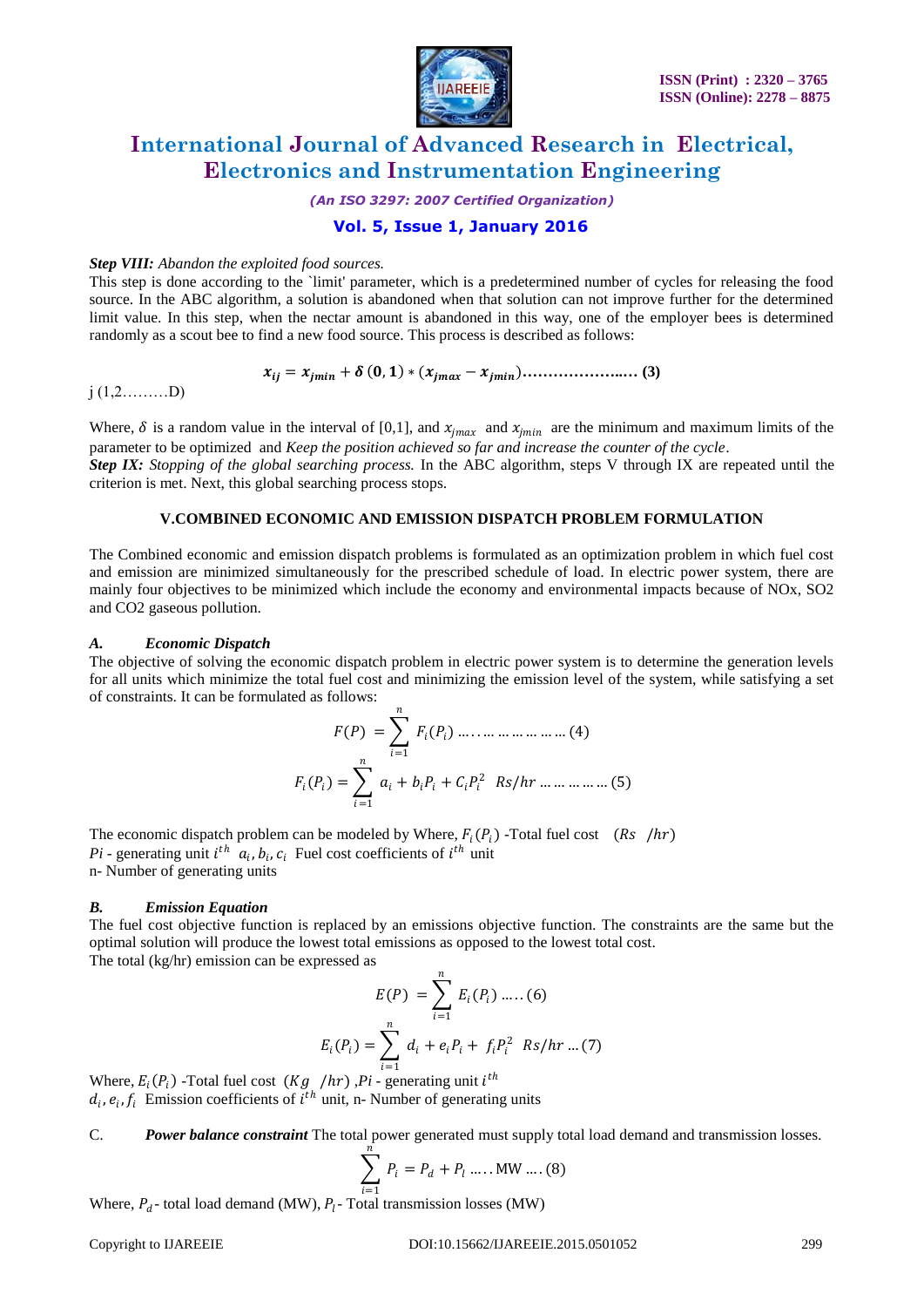

*(An ISO 3297: 2007 Certified Organization)*

# **Vol. 5, Issue 1, January 2016**

# *D. Unit capacity constraint*

The power generated, Pi by each generator is constrained between its minimum and maximum limits, i.e.

$$
P_i^{min} \le P_i \le P_i^{max} \dots (9)
$$

Where,  $P_i^{min}$  - minimum generation limit,  $P_i^{max}$  - Maximum generation limit.

# **VI. RESULT AND DISCUSSION**

The applicability and validity of the ABC algorithm for practical applications has been two test Case study emissions and cost for 900 MW and 1170 MW. The Programs are developed using MATLAB 2012 and the system configuration is core i3with 2.40 GHz speed and 2 GB RAM. The system has the 6- units [20].The plant 1 consists of three generating units, plant 2 consists of two generators and plant 3 consists of one unit ,The Fuel cost coefficients show in table 1, Emission Coefficients show in table 2 and loss Coefficients show in table 3. Data are show in the table 1, as follows.

|                   | <b>Fuel cost coefficients</b> |            |          |         | Pi(min)   | Pi(max)   |
|-------------------|-------------------------------|------------|----------|---------|-----------|-----------|
| <b>PLANT NAME</b> | Unit                          | ai         | bi       | ci      | <b>MW</b> | <b>MW</b> |
| A                 | G1                            | 756.79886  | 38.53973 | 0.15247 | 10        | 125       |
|                   | G2                            | 451.32513  | 46.15916 | 0.10587 | 10        | 150       |
|                   | G <sub>3</sub>                | 1049.32513 | 40.39655 | 0.02803 | 40        | 250       |
| B                 | G <sub>4</sub>                | 1243.5311  | 38.30553 | 0.03546 | 35        | 210       |
|                   | G <sub>5</sub>                | 1658.5696  | 36.32782 | 0.02111 | 130       | 325       |
| $\mathbf C$       | G <sub>6</sub>                | 1356.65920 | 38.27041 | 0.01799 | 125       | 315       |
|                   |                               |            |          |         |           |           |

# Table 1: Fuel cost Coefficients of 6 units [20]

Table 2: Emission Cost Coefficients of 6 units [20]

| <b>PLANT NAME</b> | <b>Emission Coefficients</b> |          |            |         | Pi(min)<br><b>MW</b> | Pi(max)<br><b>MW</b> |
|-------------------|------------------------------|----------|------------|---------|----------------------|----------------------|
|                   | Unit                         | di       | ei         | fi      |                      |                      |
| A                 | G <sub>1</sub>               | 13.85932 | 0.32767    | 0.00419 | 10                   | 125                  |
|                   | G2                           | 13.85932 | 0.32767    | 0.00419 | 10                   | 150                  |
|                   | G <sub>3</sub>               | 40.2669  | $-0.54551$ | 0.00683 | 40                   | 250                  |
| B                 | G <sub>4</sub>               | 40.2669  | $-0.54551$ | 0.00683 | 35                   | 210                  |
|                   | G <sub>5</sub>               | 42.89553 | $-0.51116$ | 0.00461 | 130                  | 325                  |
| C                 | G <sub>6</sub>               | 42.89553 | $-0.51116$ | 0.00461 | 125                  | 315                  |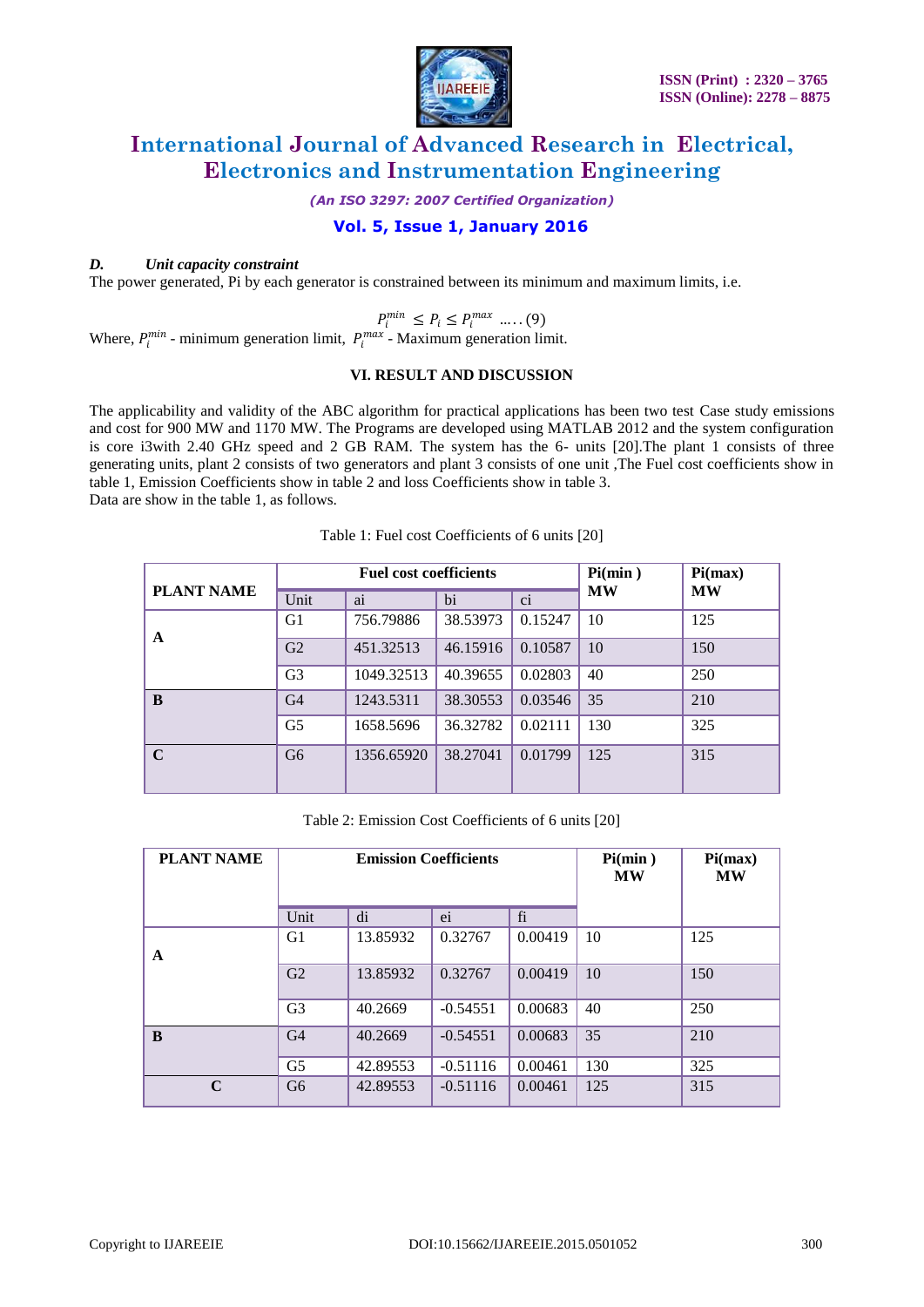

*(An ISO 3297: 2007 Certified Organization)*

# **Vol. 5, Issue 1, January 2016**

| Bij |          | 2        | 3        |          |          | 6        |
|-----|----------|----------|----------|----------|----------|----------|
|     | 0.000091 | 0.000031 | 0.000029 | 0.000028 | 0.000031 | 0.000029 |
|     | 0.000031 | 0.000091 | 0.000028 | 0.000031 | 0.000029 | 0.000029 |
|     | 0.000029 | 0.000028 | 0.000091 | 0.000028 | 0.000031 | 0.000029 |
|     | 0.000028 | 0.000031 | 0.000028 | 0.000062 | 0.000029 | 0.000031 |
|     | 0.000031 | 0.000029 | 0.000031 | 0.000029 | 0.000062 | 0.000028 |
| 6   | 0.000029 | 0.000029 | 0.000029 | 0.000031 | 0.000028 | 0.000072 |

# Table 3 loss Coefficients of 6 units [20]

# **Case Study I – Without Loss (Cost and Emission**)

In this case cost and emission without loss constraint are considered, here, the ABC algorithm implements as a singleobjective optimization problem. The power load used 900 MW and 1170 MW and Parameter of ABC algorithm considered here are: N=30; Food-Number=N/2; and limit=100 and max Cycle 500. The result using the proposed ABC algorithm is in comparison with the recently reported methods is given in Table 4 and fig 2.

|                             |                   | <b>Economic/Emission Dispatch Without loss</b> |                 |                                 |                 |  |  |  |
|-----------------------------|-------------------|------------------------------------------------|-----------------|---------------------------------|-----------------|--|--|--|
| <b>PLANT</b><br><b>NAME</b> |                   | Pareto optimal<br>solution [20]                | ABC<br>solution | Pareto optimal<br>solution [20] | ABC<br>solution |  |  |  |
|                             | <b>POWER LOAD</b> | 900 MW                                         | 900 MW          | 1170 MW                         | <b>1170 MW</b>  |  |  |  |
| A                           | G1                | 32.4969                                        | 67.2006         | 49.3809                         | 77.0295         |  |  |  |
|                             | G <sub>2</sub>    | 10.8160                                        | 69.4331         | 35.1316                         | 86.8251         |  |  |  |
| B                           | G <sub>3</sub>    | 143.6467                                       | 240.1016        | 235.4875                        | 199.4061        |  |  |  |
|                             | G <sub>4</sub>    | 143.0317                                       | 205,7478        | 210.0000                        | 204.2118        |  |  |  |
| C                           | G <sub>5</sub>    | 287.1036                                       | 317.6183        | 325,0000                        | 296.4383        |  |  |  |
|                             | G6                | 282.9051                                       | 170.690052      | 315,0000                        | 306.0892        |  |  |  |
| Total fuel cost (Rs/hr)     |                   | 45464                                          | 45456           | 59096                           | 59010.0         |  |  |  |
| Total emission (Kg/h)       |                   | 795.0169                                       | 649.7982        | 1291.3                          | 11811.0         |  |  |  |

# **Case study II – With loss (cost and Emission**)

In this case cost and emission with loss constraint are considered, here, the ABC algorithm implements as a singleobjective optimization problem. The power load used 900 MW and 1170 MW and Parameter of ABC algorithm considered here are: N=30; Food-Number=N/2; and limit=100 and max Cycle 500. The result using the proposed ABC algorithm is in comparison with the recently reported methods is given in Table 4 and fig 2.

| <b>PLANT NAME</b>       |                   | Economic/Emission Dispatch With loss |                 |                                 |                        |  |
|-------------------------|-------------------|--------------------------------------|-----------------|---------------------------------|------------------------|--|
|                         |                   | Pareto optimal<br>solution [20]      | ABC<br>solution | Pareto optimal<br>solution [20] | <b>ABC</b><br>solution |  |
|                         | <b>POWER LOAD</b> | 900 MW                               | 900 MW          | 1170 MW                         | 1170 MW                |  |
| A                       | G1                | 33.8724                              | 19.3734         | 71.2939                         | 70.2718                |  |
|                         | G2                | 12.7969                              | 19.2234         | 66.6899                         | 69.6181                |  |
| B                       | G <sub>3</sub>    | 151.1287                             | 104.4038        | 250,0000                        | 239.1193               |  |
|                         | G <sub>4</sub>    | 148.9459                             | 159.9865        | 210.0000                        | 198.7708               |  |
| C                       | G <sub>5</sub>    | 297.0382                             | 302.1505        | 325,0000                        | 281.1708               |  |
|                         | G <sub>6</sub>    | 294.5627                             | 294.8624        | 315,0000                        | 310.9881               |  |
| Total fuel cost (Rs/hr) |                   | 47330                                | 47175           | 62924                           | 62319                  |  |
| Total emission (Kg/h)   |                   | 862.9949                             | 698.6139        | 1373.5                          | 1211.6                 |  |
| Transmission loss (MW)  |                   | 38.3448                              | 33.8123         | 67.9838                         | 54.5365                |  |